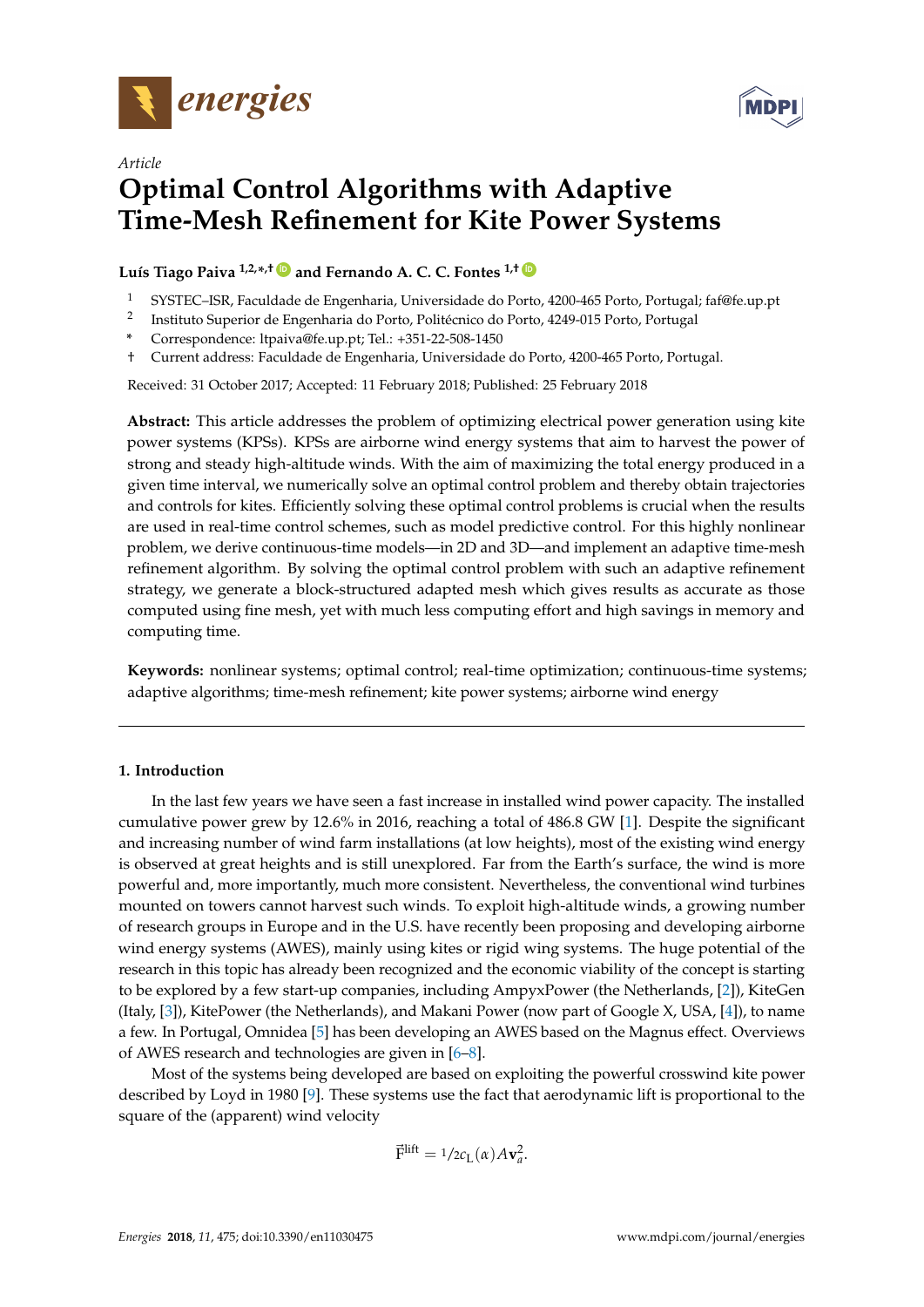Therefore, maximum power extraction occurs when the kite is flying at high speeds in a plane orthogonal to the wind direction (the kite behaves much like the tip of the blade in a turbine). In kite power systems with a generator on the ground, the generation of electrical power is done using a controlled kite (tethered wing) by unwinding a cable coiled around a drum connected to a generator. Energy is generated when the cable is unwinding. However, since the length of the cable is finite, eventually the cable has to be coiled back. Power is consumed when coiling back the cable, but the whole cycle is done in such a way that the balance—the total energy produced—is positive.

We consider the optimal control problem with a continuous-time model of the kite power system, further developing the work reported in [\[10,](#page-15-8)[11\]](#page-15-9). The solution to this problem provides the trajectory of the kite and the corresponding control laws that maximize the total energy produced in a given time interval. The efficient solution of optimal control problems is necessary so that the results may be used in a real-time control schemes such as model predictive control (see e.g., [\[12](#page-15-10)[–15\]](#page-15-11)). We solve this problem in a time-mesh that is adaptively refined to achieve a desired level of accuracy. The adaptive mesh refinement (AMR) strategy used considers, in the optimal control problem (OCP) context, several refinement criteria in a multi-level scheme [\[16\]](#page-15-12). A major feature of the strategy is to consider the local error of the dual variables as a refinement criterion. This error can be computed efficiently by comparing the solution of a linear differential equation system—the adjoint equation of the maximum principle—with the numerically obtained multipliers.

Details of this technique and its use in other nonlinear systems are reported in [\[16](#page-15-12)[,17\]](#page-15-13). The refinement strategy resulted in higher accuracy levels with a lower overall computational time when compared with the use of traditional meshes with equidistant spacing in the continuous-time OCP, and with a priori discretized versions of the OCP. In particular, the time to obtain a solution with a similar level of accuracy represented 4% to 30% of the time needed using traditional equidistant meshes. The benefits of using an adaptive time mesh are particularly more evident in highly nonlinear systems, as is the case of the controlled kite and other nonholonomic systems. The technique led to the use of finer meshes in time intervals where sharp turns of the kite occur. A simplified problem in two dimensions was solved with the AMR 29 times faster than with an equidistant mesh leading to the same level of accuracy. The complete 3D problem was successfully solved using the AMR strategy, while when using an equidistant mesh leading to the same level of accuracy, the maximum number of iterations of the nonlinear optimization solver was exceeded.

### **2. Kite Power System Model**

The AWES considered in the paper is a kite generator system (KGS) involving a controlled kite module (CKM) connected to a ground generator module (GGM) by a single tether (see Figure [1\)](#page-2-0). Among the recent AWES proposals, the KGS type is one of the most simple, yet appears to be one of the most promising. One of its main advantages is having the generator on the ground, reducing not only safety risks but also the building costs since it does not require heavy infrastructures. The CKM comprises the kite and the airborne control unit (ACU) while the GGM comprises the generator unit and the cable drum unit.

There is a single tether going from the GGM to the ACU and the line tension in the described models below refers to the tension in this single tether. From the ACU to the kite, three or more lines are attached. The main line, which takes most of the load, is attached to the leading edge of the kite in a bridle configuration. The other two lines attached to each corner of the trailing edge are used to control the roll angle (*ψ*) and angle of attack (*α*). By pulling both of these lines we increase the angle of attack and a differential pull in these lines controls the roll of the kite.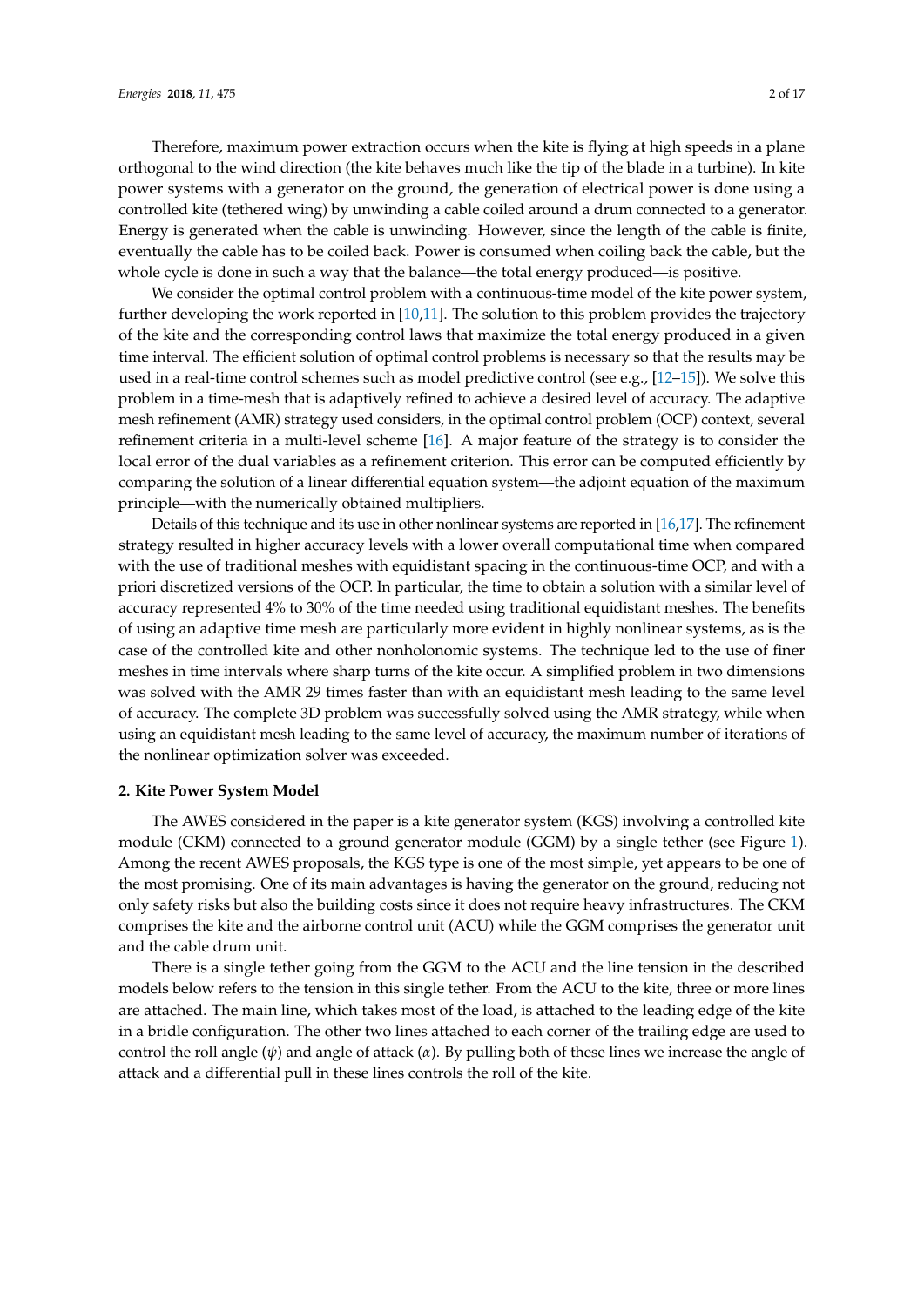<span id="page-2-0"></span>

**Figure 1.** Kite power system components. ACU: airborne control unit; CKM: controlled kite module; GGM: ground generator module.

# *2.1. 2D Kite Model*

We start by addressing a simplified 2D model of a kite power system moving in a vertical plane containing the wind vector. We consider two coordinate systems:

**Global G:** A Cartesian coordinate system  $(x, z)$  where  $x$  is aligned according to the wind direction  $\mathbf{v}_w = (v_w, 0) - \text{basis}(\vec{\mathbf{e}}_x, \vec{\mathbf{e}}_z),$ 

**Local L:** A polar coordinate system  $(r, \beta)$  centred at the kite position—basis  $(\vec{e}_r, \vec{e}_\beta)$ .

Considering the position of the kite (**p**)

$$
\mathbf{p} = \begin{bmatrix} r\cos(\beta) \\ r\sin(\beta) \end{bmatrix}
$$

we get

$$
\vec{\mathbf{e}}_r = \frac{\frac{\partial \mathbf{p}}{\partial r}}{\left|\frac{\partial \mathbf{p}}{\partial r}\right|} = \begin{bmatrix} \cos(\beta) \\ \sin(\beta) \end{bmatrix} \quad \text{and} \quad \vec{\mathbf{e}}_{\beta} = \frac{\frac{\partial \mathbf{p}}{\partial \beta}}{\left|\frac{\partial \mathbf{p}}{\partial \beta}\right|} = \begin{bmatrix} -\sin(\beta) \\ \cos(\beta) \end{bmatrix},
$$

and, therefore, the rotation matrix from L coordinate system to G is

$$
R_{LG} = \begin{bmatrix} \vec{e}_r & \vec{e}_\beta \end{bmatrix} = \begin{bmatrix} \cos(\beta) & -\sin(\beta) \\ \sin(\beta) & \cos(\beta) \end{bmatrix}
$$

and the rotation matrix from G coordinate system to L is  $R_{GL} = R_{LG}^{-1} = R_{LG}^{\top}$ .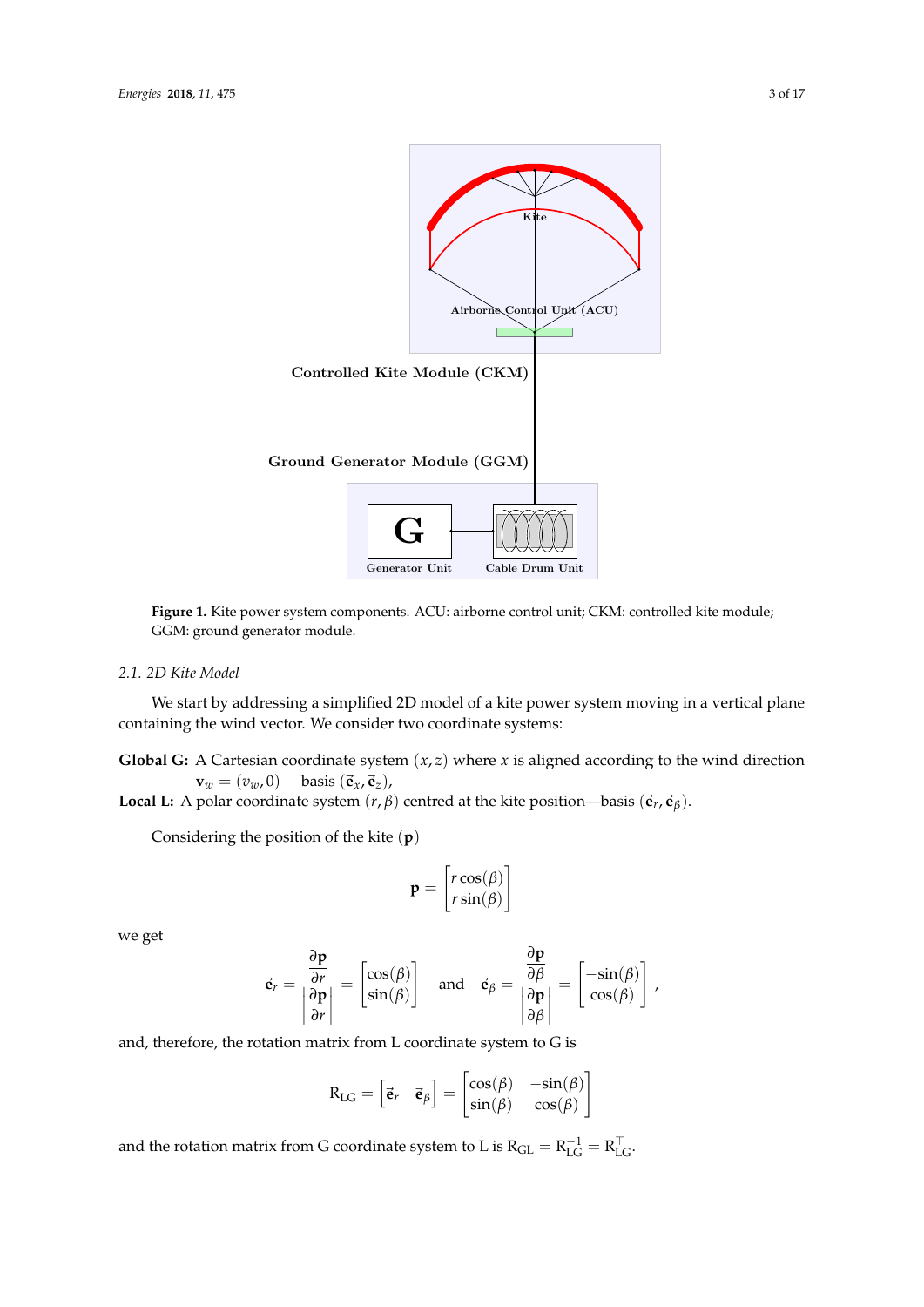## *2.2. Acting Forces*

Considering the mass of the kite (*m*) and the total force acting on it (F), Newton's law reads

<span id="page-3-0"></span>
$$
m\ddot{\mathbf{p}} = \mathbf{F}.\tag{1}
$$

In [\(1\)](#page-3-0) F can be decomposed into tether tension at the ground  $(\vec{F}^{th})$ , gravity  $(\vec{F}^{grav})$ , and aerodynamic force (F<sup>aer</sup>(α)), i.e.,

$$
\mathbf{F} = \vec{\mathbf{F}}^{\text{th}} + \vec{\mathbf{F}}^{\text{grav}} + \vec{\mathbf{F}}^{\text{aer}}(\alpha). \tag{2}
$$

The tether force is completely aligned with the first coordinate of the local coordinate system while the kite gravitational force is completely aligned with the last coordinate of the global coordinate system (see Figure [2\)](#page-3-1).

$$
\vec{F}^{\text{th}} = -T \vec{e}_r = \begin{bmatrix} -T \\ 0 \end{bmatrix}_L
$$

$$
\vec{F}^{\text{grav}} = -mg \vec{e}_z = \begin{bmatrix} 0 \\ -mg \end{bmatrix}_G = \begin{bmatrix} -mg \sin(\beta) \\ -mg \cos(\beta) \end{bmatrix}_L
$$

<span id="page-3-1"></span>

**Figure 2.** Forces acting on the kite

We consider the case in which the drag force is aligned with the apparent wind velocity and the lift force has its upward normal direction (see Figure [2\)](#page-3-1).

$$
\vec{F}^{aer}(\alpha) = \vec{F}^{lift}(\alpha) + \vec{F}^{drag}(\alpha)
$$

where

$$
\vec{\mathrm{F}}^{\mathrm{drag}}(\alpha) = 1/2\rho A c_{\mathrm{D}}(\alpha) ||\mathbf{v}_a||\mathbf{v}_a
$$

$$
\vec{\mathrm{F}}^{\mathrm{lift}}(\alpha) = 1/2\rho A c_{\mathrm{L}}(\alpha) ||\mathbf{v}_a||\mathbf{R}_{90}\mathbf{v}_a
$$

where  $R_{90}$  is the  $90^{\circ}$  anticlockwise rotation matrix. Thus

$$
\vec{\mathrm{F}}^{\mathrm{aer}}(\alpha) = \begin{bmatrix} \mathrm{F}^{aer}_r(\alpha) \\ \mathrm{F}^{aer}_\beta(\alpha) \end{bmatrix} = 1/2\rho A \|\mathbf{v}_a\| \left( c_\mathrm{D}(\alpha) \mathbf{v}_a + c_\mathrm{L}(\alpha) \mathrm{R}_{90} \mathbf{v}_a \right).
$$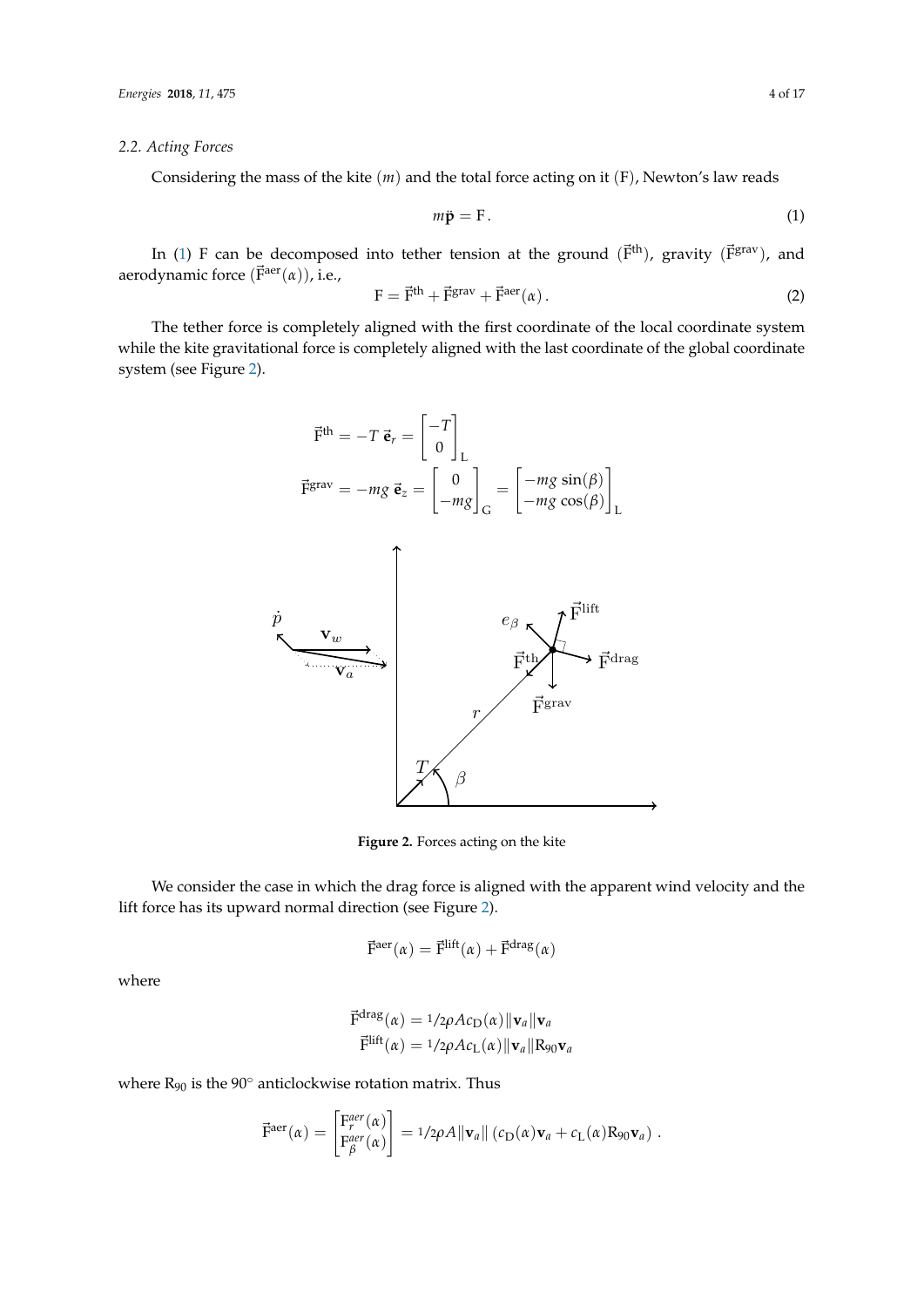In a polar coordinate system

$$
\dot{\mathbf{p}} = \dot{r} \, \vec{\mathbf{e}}_r + r \dot{\beta} \, \vec{\mathbf{e}}_{\beta} = \begin{bmatrix} \dot{r} \\ r \dot{\beta} \end{bmatrix}_{\mathbf{L}} \tag{3}
$$

and

$$
\ddot{\mathbf{p}} = (\dot{r} - r\dot{\beta}^2) \vec{\mathbf{e}}_r + (r\ddot{\beta} + 2\dot{r}\dot{\beta}) \vec{\mathbf{e}}_\beta \n= \begin{bmatrix} \ddot{r} - r\dot{\beta}^2 \\ r\ddot{\beta} + 2\dot{r}\dot{\beta} \end{bmatrix}_L = \begin{bmatrix} \ddot{r} \\ r\ddot{\beta} \end{bmatrix}_L + \underbrace{\begin{bmatrix} -r\dot{\beta}^2 \\ 2\dot{r}\dot{\beta} \end{bmatrix}_L}_{-1/m\vec{F}^{inert}}
$$
\n(4)

where  $\vec{F}^{\text{inert}}$  represents the inertial force

$$
\vec{\mathrm{F}}^{\mathrm{inert}} = m \begin{bmatrix} r\dot{\beta}^2 \\ -2\dot{r}\dot{\beta} \end{bmatrix}_\mathrm{L}.
$$

Considering the aerodynamic force directions defined by the apparent wind, we can write

$$
m\begin{bmatrix} \ddot{r} \\ r\ddot{\beta} \end{bmatrix} = \vec{F}^{\text{th}} + \vec{F}^{\text{grav}} + \vec{F}^{\text{aer}} + \vec{F}^{\text{inert}}
$$

$$
= \begin{bmatrix} -T \\ 0 \end{bmatrix} - mg \begin{bmatrix} \sin(\beta) \\ \cos(\beta) \end{bmatrix} + \begin{bmatrix} F_r^{aer}(\alpha) \\ F_\beta^{aer}(\alpha) \end{bmatrix} + m \begin{bmatrix} r\dot{\beta}^2 \\ -2\dot{r}\dot{\beta} \end{bmatrix}
$$

and therefore,

$$
\begin{bmatrix} \ddot{r} \\ \ddot{\beta} \end{bmatrix} = \frac{1}{m} \begin{bmatrix} -T - gm \sin(\beta) + F_r^{aer}(\alpha) + mr\dot{\beta}^2 \\ 1/r \left( -gm \cos(\beta) + F_\beta^{aer}(\alpha) - 2mr\dot{\beta} \right) \end{bmatrix}.
$$

Considering  $\dot{r} = v_t \in \mathbb{R}$ , we have  $\ddot{r} = 0$  and therefore we can define the state  $\mathbf{x} = (r, \beta, \dot{\beta})$ , the control  $\mathbf{u} = (v_t, \alpha)$ , and the dynamic equation

$$
\dot{\mathbf{x}} = \begin{bmatrix} v_t \\ \dot{\beta} \\ \frac{1}{mr} \left( -gm \cos(\beta) + F_\beta^{aer}(\alpha) - 2mr\dot{\beta} \right) \end{bmatrix} := \mathbf{f}(\mathbf{x}, \mathbf{u}). \tag{5}
$$

### *2.3. 3D Model*

We model the forces acting on the kite in a spherical coordinate system positioned at the center of the kite, similarly to [\[18](#page-15-14)[,19\]](#page-15-15). We consider three coordinate systems:

- **Global G:** An inertial Cartesian coordinate system  $(x, y, z)$  where the origin is on the ground at the point of attachment of the tether and  $x$  is aligned according to the wind direction  $\mathbf{v}_w = (v_w, 0, 0)$ , on the basis of  $(\vec{\mathbf{e}}_x, \vec{\mathbf{e}}_y, \vec{\mathbf{e}}_z)$ .
	- We consider that the kite is positioned in a point **p** with coordinates  $(x, y, z)$ .
- **Local L:** A non-inertial spherical coordinate system  $(r, \phi, \beta)$  on the basis of  $(\vec{e}_r, \vec{e}_\phi, \vec{e}_\beta)$  (Figure [3a](#page-5-0)).
- **Body B:** A non-inertial Cartesian coordinate system attached to the kite body on the basis of  $(\vec{e}_1, \vec{e}_2, \vec{e}_3)$ .  $\vec{e}_1$  coincides with the kite's longitudinal axis pointing forward,  $\vec{e}_2$  in the kite transversal axis points to the left wing tip, and  $\vec{e}_3$  in the kite vertical axis points upwards (Figure [3b](#page-5-0)).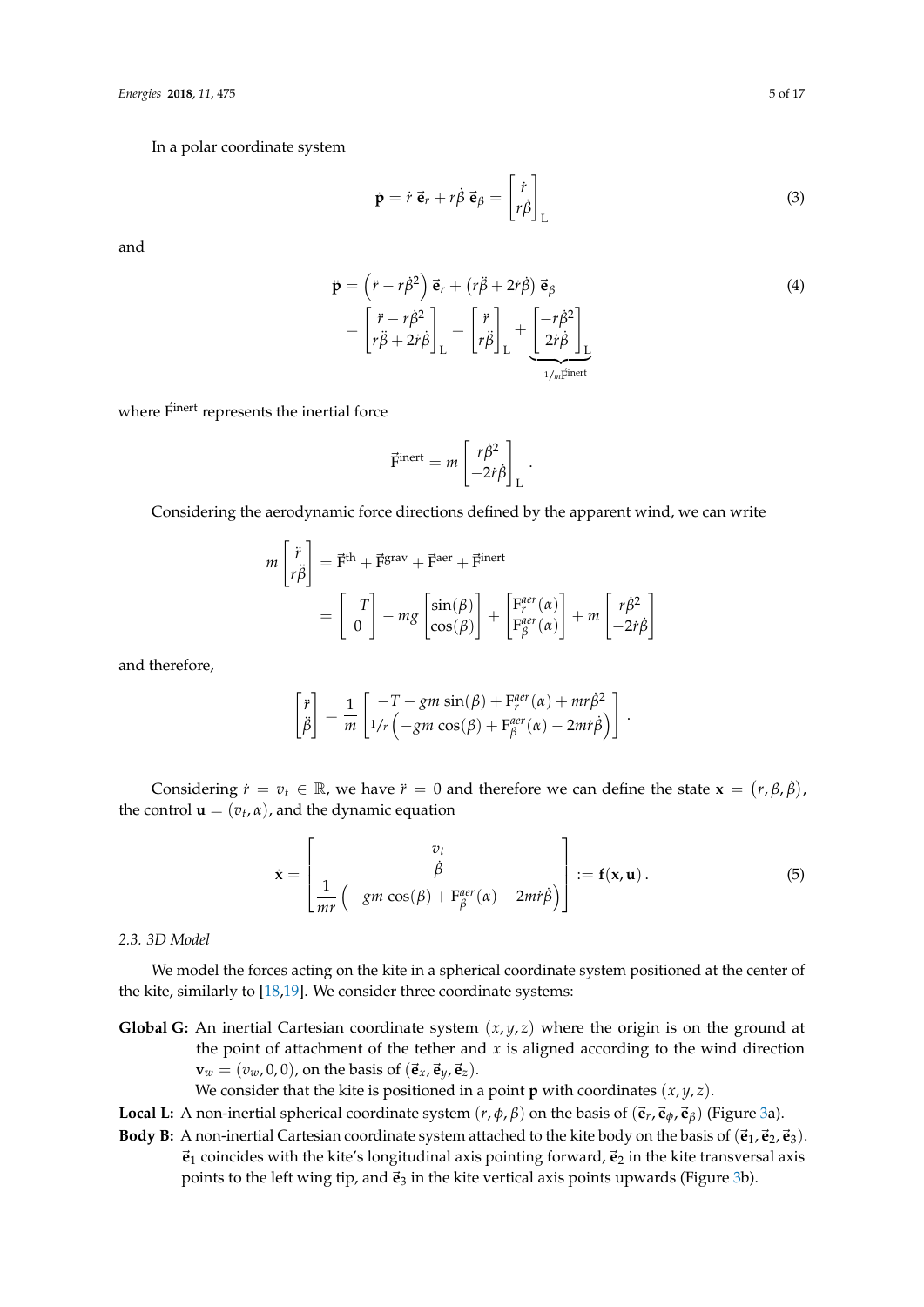Considering the position

$$
\mathbf{p} = \begin{bmatrix} x \\ y \\ z \end{bmatrix} = \begin{bmatrix} r\cos(\beta)\cos(\phi) \\ r\cos(\beta)\sin(\phi) \\ r\sin(\beta) \end{bmatrix},
$$

the rotation matrix from L coordinate system to G is

$$
\mathrm{R}_{\mathrm{LG}} = \begin{bmatrix} \vec{\mathbf{e}}_r & \vec{\mathbf{e}}_{\phi} & \vec{\mathbf{e}}_{\beta} \end{bmatrix} = \begin{bmatrix} \cos(\beta)\cos(\phi) & -\sin(\phi) & -\sin(\beta)\cos(\phi) \\ \cos(\beta)\sin(\phi) & \cos(\phi) & -\sin(\beta)\sin(\phi) \\ \sin(\beta) & 0 & \cos(\beta) \end{bmatrix},
$$

<span id="page-5-0"></span>and the rotation matrix from G coordinate system to L is  $R_{GL} = R_{LG}^{-1} = R_{LG}^{\top}$ .



**Figure 3.** Coordinate systems.

We consider the apparent wind velocity  $\mathbf{v}_a = \mathbf{v}_w - \dot{\mathbf{p}}$ . Assume that its radial component  $\mathbf{v}_{a,r}$ is always strictly positive and that the kite body is at all times positioned in such a way that its longitudinal axis is aligned with the apparent wind velocity, that is  $\vec{\mathbf{e}}_1 = -\mathbf{v}_a/||\mathbf{v}_a||$ . Let  $\psi$  be the roll angle measuring rotation around the  $\vec{e}_1$  axis. We consider that  $\tilde{e}_2 = \vec{e}_2$  is initially(for  $\psi = 0$ ) in the plane  $\tau$ , tangent to a sphere centred at the origin (containing the axis  $\vec{\mathbf{e}}_{\phi}$  and  $\vec{\mathbf{e}}_{\beta}$ ). We have that  $\tilde{\mathbf{e}}_2 \perp \vec{\mathbf{e}}_r$ , and  $\tilde{\mathbf{e}}_2 \perp \vec{\mathbf{e}}_1$ . We can then define  $\tilde{\mathbf{e}}_2 = \frac{\vec{\mathbf{e}}_r \times \vec{\mathbf{e}}_1}{\|\vec{\mathbf{a}}\| \times \vec{\mathbf{a}}_r\|}$  $\frac{e^{\lambda} + e^{\lambda}}{||e^{\lambda} \times e^{\lambda}||}$ . Finally, we consider the kite body has an anti-clockwise rotation of  $\psi$  around the  $\vec{e}_1$  axis: the roll angle. We assume that the roll angle  $\psi$  can be controlled directly. In fact, since the kite has some mass, the roll angle cannot be selected arbitrarily at each instant. We would have to control the angular acceleration and thereby the angular velocity and roll angle. However, since the rotation of the kite is much faster than its translational movement in the defined operational range, we can consider, as a simplification, that the roll angle is a directly actuated control variable. For example, in a two-line kite where *d* is the distance between attachment points and ∆*r* is the relative difference between the lengths of each line, we have sin *ψ* = ∆*r*/*d* (cf. [\[19\]](#page-15-15)). Using Rodrigues' formula to rotate  $\tilde{\mathbf{e}}_2$  by  $\psi$  around  $\vec{\mathbf{e}}_1$ , we obtain

$$
\vec{\mathbf{e}}_2 = \tilde{\mathbf{e}}_2 \cos \psi + (\vec{\mathbf{e}}_1 \times \tilde{\mathbf{e}}_2) \sin \psi + \vec{\mathbf{e}}_1 (\vec{\mathbf{e}}_1 \cdot \tilde{\mathbf{e}}_2) (1 - \cos \psi)
$$
(6)

and finally, we define  $\vec{e}_3$  forming a right-handed coordinate system  $\vec{e}_3 = \vec{e}_1 \times \vec{e}_2$ .

As before, the total force acting on it can be decomposed as

$$
m\ddot{\mathbf{p}} = \vec{\mathbf{F}}^{\text{th}} + \vec{\mathbf{F}}^{\text{grav}} + \vec{\mathbf{F}}^{\text{aer}}(\alpha)
$$
\n<sup>(7)</sup>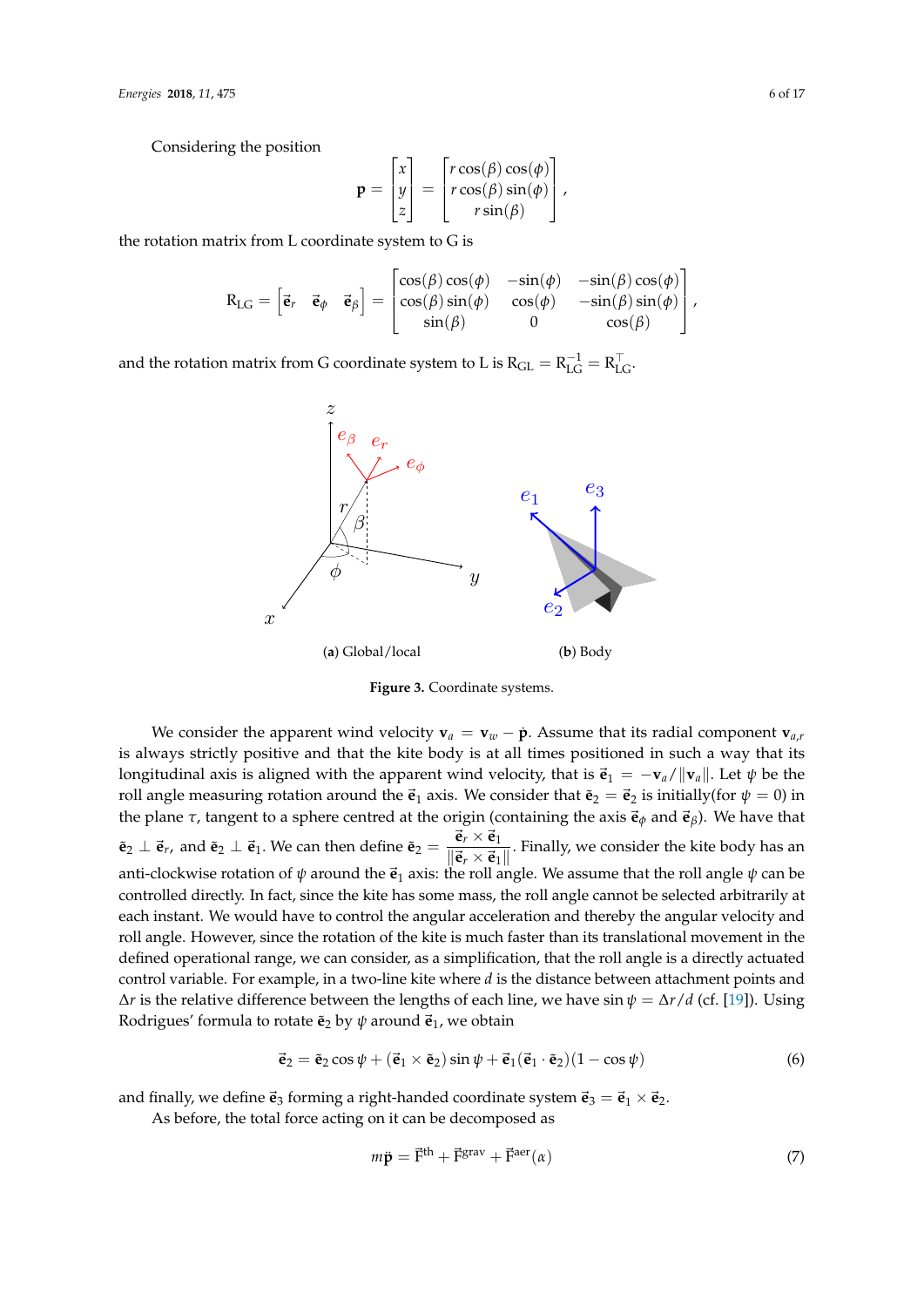where

$$
\vec{F}^{th} = -T \vec{e}_r = \begin{bmatrix} -T \\ 0 \\ 0 \end{bmatrix}_L,
$$
  

$$
\vec{F}^{grav} = -mg \vec{e}_z = \begin{bmatrix} 0 \\ 0 \\ -mg \end{bmatrix}_G = \begin{bmatrix} -mg \sin \beta \\ 0 \\ -mg \cos \beta \end{bmatrix}_L,
$$
  

$$
\vec{F}^{aer}(\alpha) = 1/2\rho A ||\mathbf{v}_a||^2 (c_L(\alpha)\vec{e}_3 - c_D(\alpha)\vec{e}_1).
$$

In the local coordinate system

$$
\ddot{\mathbf{p}} = \begin{bmatrix} \ddot{r} \\ r\ddot{\phi}\cos(\beta) \\ r\ddot{\beta} \end{bmatrix}_{L} + \underbrace{\begin{bmatrix} -r\dot{\beta}^{2} - r\dot{\phi}^{2}\cos^{2}(\beta) \\ 2\dot{r}\dot{\phi}\cos(\beta) - 2r\dot{\phi}\dot{\beta}\sin(\beta) \\ 2\dot{r}\dot{\beta} + r\dot{\phi}^{2}\cos(\beta)\sin(\beta) \end{bmatrix}_{L}}_{-1/m\vec{F}^{inert}}
$$
(8)

where the second term is  $-1/m$  $\vec{F}$ <sup>inert</sup> with  $\vec{F}$ <sup>inert</sup> representing the inertial forces (centrifugal and Coriolis) in the local coordinate system.

Now, we can write

$$
m\begin{bmatrix} \ddot{r} \\ r\ddot{\phi}\cos(\beta) \\ r\ddot{\beta} \end{bmatrix} = \vec{F}^{\text{th}} + \vec{F}^{\text{grav}} + \vec{F}^{\text{aer}}(\alpha) + \vec{F}^{\text{inert}} \tag{9}
$$

We assume that the tether acceleration *r*¨ can be controlled directly by *a<sup>t</sup>* . Denoting by *T* the tension on the tether at the base, we have  $T = F_r - ma_t$ . Defining the state  $\mathbf{x} = (r, \phi, \beta, r, \dot{\phi}, \dot{\beta})$  and the control  $\mathbf{u} = (a_t, \alpha, \psi)$ , the dynamic equation is

$$
\dot{\mathbf{x}}(t) = f(\mathbf{x}(t), \mathbf{u}(t)) = \frac{d}{dt} \begin{bmatrix} r \\ \phi \\ \beta \\ \dot{\beta} \\ \dot{\beta} \end{bmatrix} = \begin{bmatrix} \dot{r} \\ \dot{\phi} \\ \dot{\beta} \\ m\dot{r} \\ \frac{1}{mr} \mathbf{F}_{\beta} \end{bmatrix} .
$$
 (10)

## **3. Optimal Control Problem**

We consider the problem of optimizing power production in a given time period  $[t_0,t_f]$ (see e.g., [\[20](#page-15-16)[–22\]](#page-15-17) for a reference on optimal control and on the corresponding numerical methods). The instant power production is given by  $P(t) = iT$  and the energy in the interval is

$$
E(t_f) = \int_{t_0}^{t_f} P(t) dt.
$$
\n(11)

We consider two problems:

- $(P_1)$ : The production cycle, when the terminal state is free;
- (*P*2): The reel-out and reel-in cycle, by imposing that the terminal state should be near the initial one:  $||\mathbf{x}(t_f) - \mathbf{x}(t_0)|| < \varepsilon$ .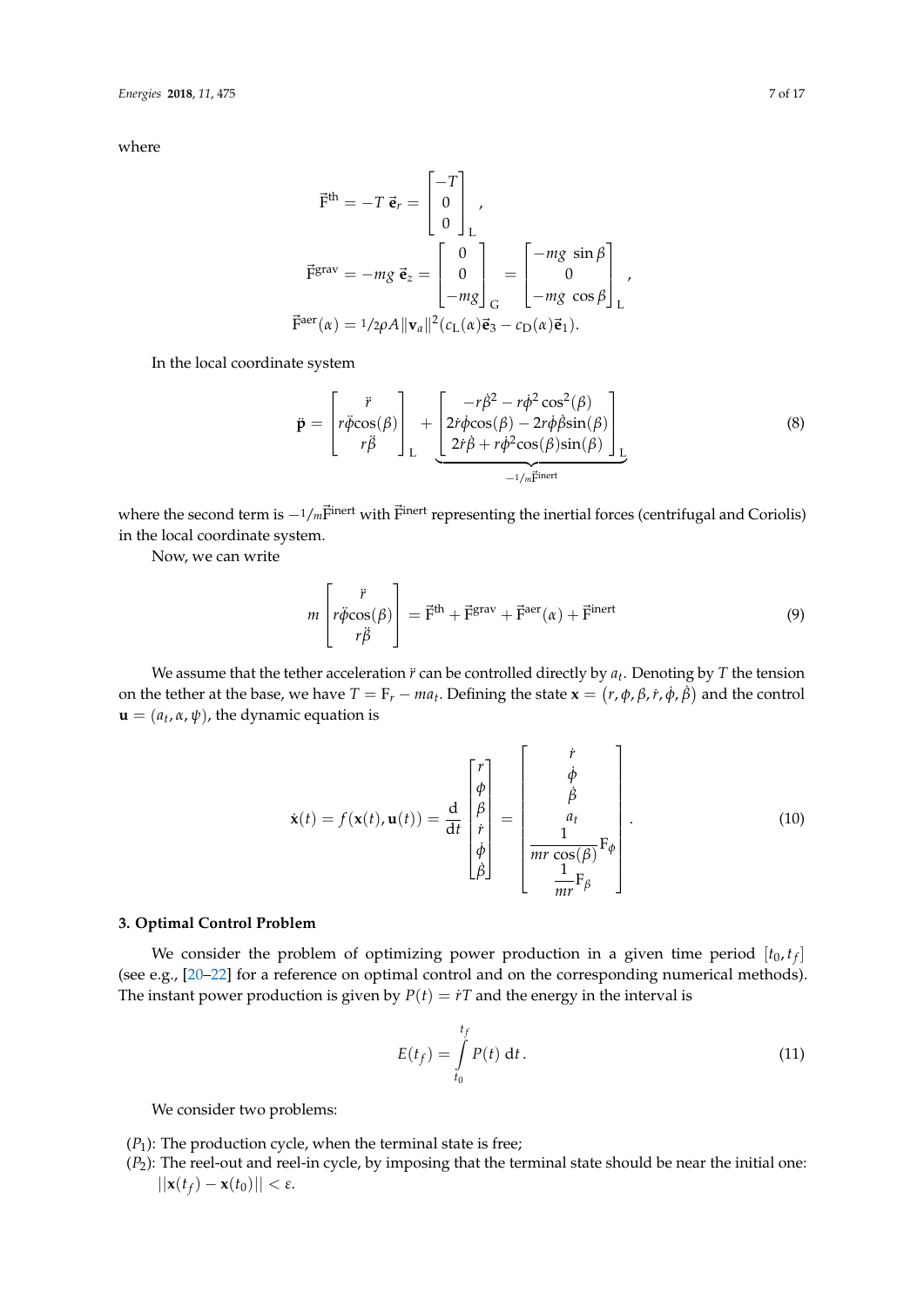Considering  $t \in [t_0, t_f]$ , the problem  $(P_1)$  can be stated as:

$$
\text{Maximize } \int_{t_0}^{t_f} \dot{r} \, dt \tag{12}
$$

subject to dynamic constraints

$$
\dot{\mathbf{x}}(t) = \mathbf{f}(\mathbf{x}, \mathbf{u}) \qquad \text{a.e. } t \in [t_0, t_f]
$$

input constraints

$$
a_{\min} \le a_t(t) \le a_{\max} \qquad \text{a.e. } t \in [t_0, t_f]
$$
  
\n
$$
\alpha_{\min} \le \alpha(t) \le \alpha_{\max} \qquad \text{a.e. } t \in [t_0, t_f]
$$
  
\n
$$
\psi_{\min} \le \psi(t) \le \psi_{\max} \qquad \text{a.e. } t \in [t_0, t_f]
$$

the left end-point constraint

$$
\mathbf{x}(t_0) = \mathbf{x}_0 = (r_0, \phi_0, \beta_0, r_0, \dot{\phi}_0, \dot{\beta}_0)
$$

and bounded-state constraints

$$
r_{\min} \le r(t) \le r_{\max} \qquad \forall t \in [t_0, t_f]
$$
  
\n
$$
\phi_{\min} \le \phi(t) \le \phi_{\max} \qquad \forall t \in [t_0, t_f]
$$
  
\n
$$
\beta_{\min} \le \beta(t) \le \beta_{\max} \qquad \forall t \in [t_0, t_f]
$$

In (*P*2), in order to concentrate the production in the beginning of the time interval, we change the objective function to  $e^{-t}$  *i*T, and thus, this problem can be stated as follows:

$$
\text{Maximize} \quad \int_{t_0}^{t_f} e^{-t} \, \dot{r} \, \text{T} \, \text{dt}
$$

subject to

| $\dot{\mathbf{x}}(t) = \mathbf{f}(\mathbf{x}, \mathbf{u})$             | a.e. $t \in [t_0, t_f]$    |
|------------------------------------------------------------------------|----------------------------|
| $a_{\min} \leq a_t(t) \leq a_{\max}$                                   | a.e. $t \in [t_0, t_f]$    |
| $\alpha_{\min} \leq \alpha(t) \leq \alpha_{\max}$                      | a.e. $t \in [t_0, t_f]$    |
| $\psi_{\min} \leq \psi(t) \leq \psi_{\max}$                            | a.e. $t \in [t_0, t_f]$    |
| $\mathbf{x}(t_0) = (r_0, \phi_0, \beta_0, r_0, \dot{\phi}_0, \beta_0)$ |                            |
| $  \mathbf{x}(t_f) - \mathbf{x}(t_0)   < \varepsilon$                  |                            |
| $r_{\min} \leq r(t) \leq r_{\max}$                                     | $\forall t \in [t_0, t_f]$ |
| $\phi_{\min} \leq \phi(t) \leq \phi_{\max}$                            | $\forall t \in [t_0, t_f]$ |
| $\beta_{\min} \leq \beta(t) \leq \beta_{\max}$                         | $\forall t \in [t_0, t_f]$ |
|                                                                        |                            |

Optimization-based control has been used in AWES with two main purposes. On the one hand, we can address the problem of planning the best path or trajectories that should be aimed to maximize energy production, which can later be implemented using some other control method. This is an open-loop (OL) optimal control problem. On the other hand, we can use optimal control within a model predictive control (MPC) framework for real-time control of the kite (i.e., devising the actuator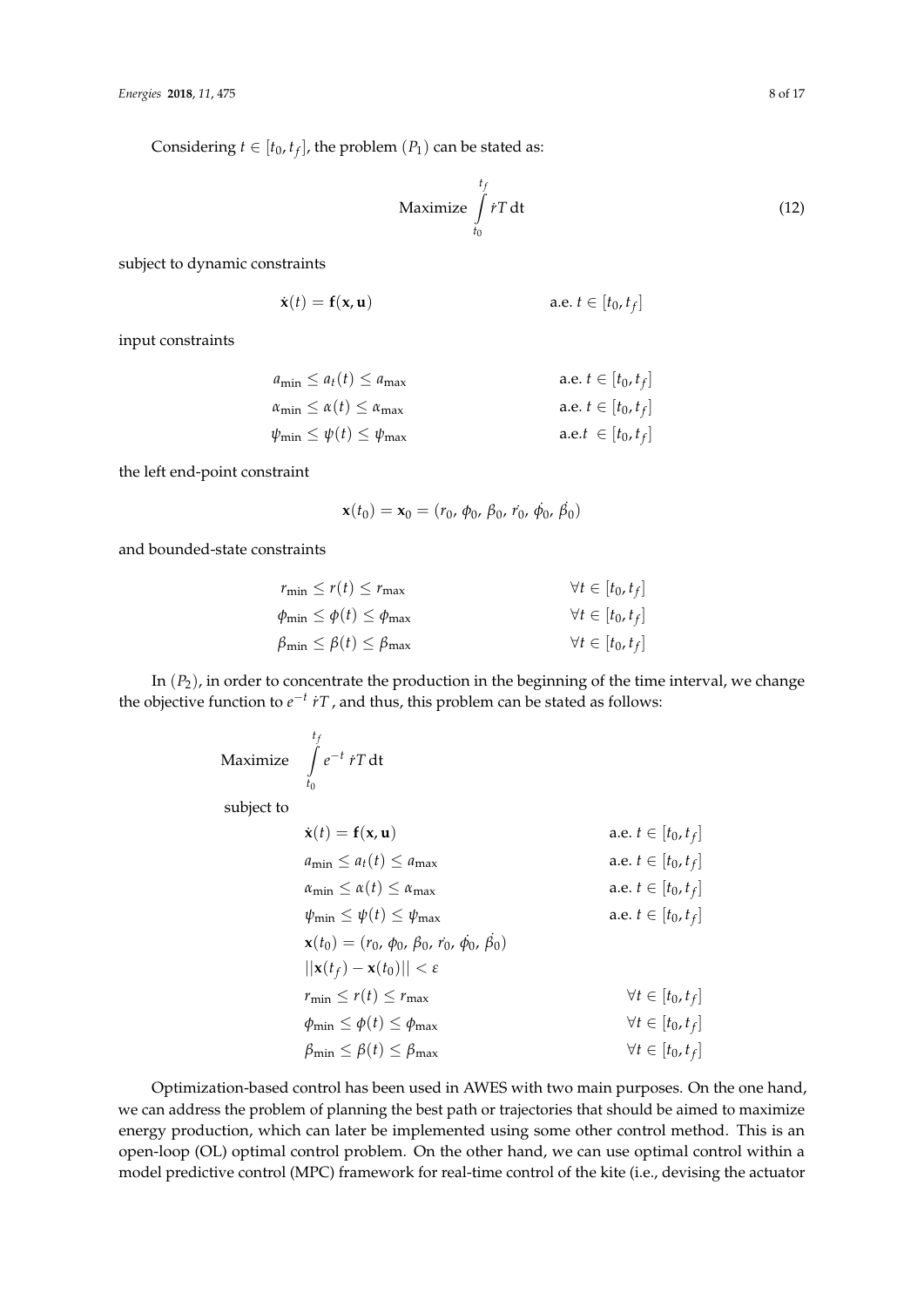values in real-time taking into account current measures of the state of the system). This has been shown to be a successful method to address this challenging problem, e.g., [\[18\]](#page-15-14). This is ultimately a closed-loop (CL) control problem.

The two problems are intimately related. A sequence of OL optimal control problems might be used to construct the CL feedback control law, which forms the concept of MPC. In addition, the CL control problem would be to track the optimal trajectory or path obtained by the OL planning problem.

We are directly interested in solving the OL planning problem. The performance as well as the robustness of the optimizer is certainly important when solving such OL problems. However, such performance and robustness become crucial when the OL optimal control problems have to be solved within an MPC framework to generate adequate feedback law to command the actuators in real time. The optimizer has to guarantee that a feasible solution is provided (ideally an optimal one) and that such solution is obtained within the real-time window frame constraint.

Efficient methods to obtain a solution to the OL optimal control problems are discussed in the next section.

#### **4. A Multi-Level Adaptive Mesh Refinement Algorithm**

The solution of nonlinear optimal control problems such as the ones above can only be obtained numerically. Numerical methods to solve these problems include dynamic programming-based algorithms (solving the Hamilton–Jacobi–Bellman equation), indirect methods (applying the maximum principle to convert the problem into a boundary value problem) and direct methods (discretizing and solving the resulting static nonlinear programming problem).

Over the past decades, direct methods have become increasingly useful when computing the numerical solution of nonlinear optimal control problems (OCPs) [\[21\]](#page-15-18). These methods directly optimize the discretized OCP without using the maximum principle and they are known to provide a robust approach for a wide variety of optimal control problems, namely when regularity of the minimizing trajectories can be established [\[23\]](#page-15-19). When applying direct collocation methods, the control and the state are discretized in an appropriately chosen mesh of the time interval. Then, the continuous-time OCP is transcribed into a finite-dimensional nonlinear programming problem (NLP) which can be solved using widely available software [\[24\]](#page-15-20). Most frequently, in the discretization procedure, regular time meshes having equidistant spacing are used. However, in some cases, these meshes are not the most adequate to deal with nonlinear behaviours. One way to improve the accuracy of the results while maintaining reasonable computational time and memory requirements is to generate a time-mesh with different time steps. The best location for the smaller steps sizes is, in general, not known a priori, so the mesh is refined iteratively. In a mesh-refinement procedure the problem is solved, typically, in an initial coarse uniform mesh in order to capture the basic structure of the solution and of the error. Then, this initial mesh is repeatedly refined according to a chosen strategy until some stopping criterion is attained. Several mesh-refinement methods employing direct collocation methods have been described in recent years [\[21,](#page-15-18)[25](#page-15-21)[–27\]](#page-16-0).

As stated in [\[16\]](#page-15-12), the multi-level adaptive mesh refinement process starts with discretizing the time interval  $[t_0, t_f]$  in a coarse mesh used to solve the NLP problem associated to the OCP in order to catch the main structure of the solution. The subintervals of time where the desired accuracy is not achieved are refined taking into account different levels of refinement in a single iteration, i.e., they are divided into smaller subintervals according to user-defined levels of refinement. This procedure adds more node points to the subintervals in higher levels of refinement, corresponding to higher errors, and it adds less node points to those in lower refinement levels (Figure [4\)](#page-9-0).

In order to proceed with the mesh refinement strategy, we have to define a refinement criterion and a stopping criterion.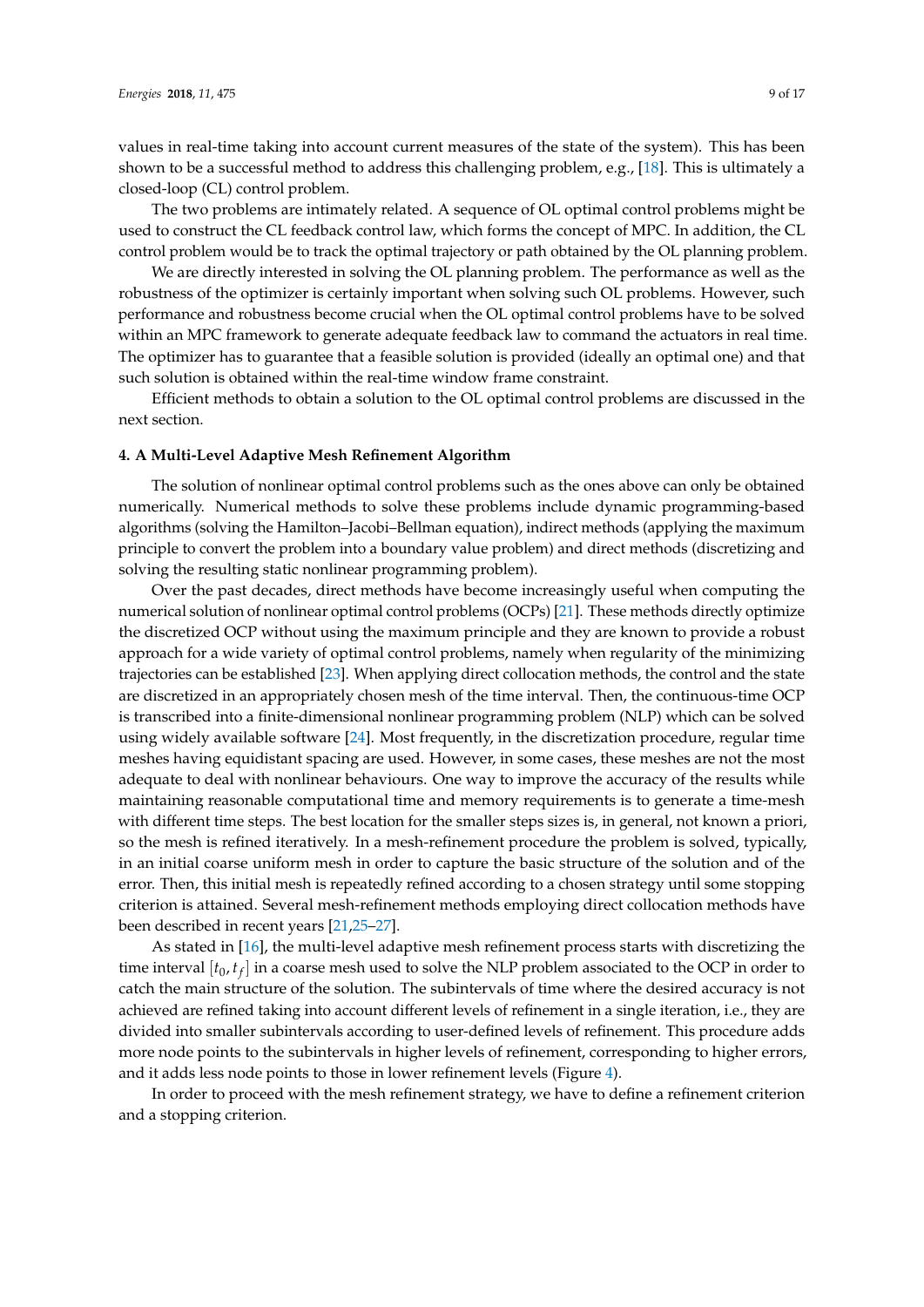<span id="page-9-0"></span>

**Figure 4.** Illustration of the multi-level adaptive time-mesh refinement strategy.

As refinement criterion we consider the estimate of the relative error of the adjoint multipliers (dual variables). At each refinement step, the local error of the multipliers  $(\epsilon_{\bf q})$  is evaluated for each time instant *t* and the procedure selects which time intervals should be further refined:

$$
\varepsilon_{\mathbf{q}}(t) = ||\mathbf{q}_{\mathrm{MP}}(t) - \mathbf{q}_{\mathrm{KKT}}(t)||
$$

where  $q_{MP}$  are the multipliers which are solution of the differential equation system given by the maximum principle [\[20](#page-15-16)[,28\]](#page-16-1), and  $q_{\text{KKT}}$  are the multipliers obtained by applying the Kuhn–Tucker conditions to nonlinear optimization problem which results from the transcription of the optimal control. This criterion is chosen because these multipliers give sensitivity information. Furthermore, **q**MP are solutions to a linear differential equation system, which can be easily solved in a faster way and with higher accuracy.

For the stopping criterion, we consider a threshold for the relative error of the trajectory. At each refinement iteration, the the  $L^{\infty}$  norm of the relative error of the primal variables  $(\varepsilon_{\bf x})$  is computed and this information is taken into account when deciding if the refinement procedure should continue. We do not need to compute  $\varepsilon$ **x** (*t*) for all *t*—as in the case of the refinement criteria—but just an estimate  $\left| \right|$  $\left| \varepsilon_{\mathbf{x}}^{(j)} \right|$ which is much faster to obtain.

Since the proposed procedure increases the number of nodes, a greater computational time would be expected. To decrease the CPU time, when going from a coarse mesh to a refined one progressively, the previous solution is used as a warm start for the next iteration. This action proved to be vital in the decreasing of the overall computational time.

This algorithm was developed and tested in [\[16\]](#page-15-12) for solving a problem with a nonholonomic system and the reported results show that the proposed strategy can solve the problems, spending only 4% of the time required by the standard methods, and therefore can be used in real-time optimization-based control schemes.

The results obtained by applying the AMR procedure to kite power systems are described in the next section.

## **5. Numerical Results**

The proposed algorithm was implemented in MATLAB R2016b combined with the Imperial College London Optimal Control Software—ICLOCS—version 0.1b [\[29\]](#page-16-2).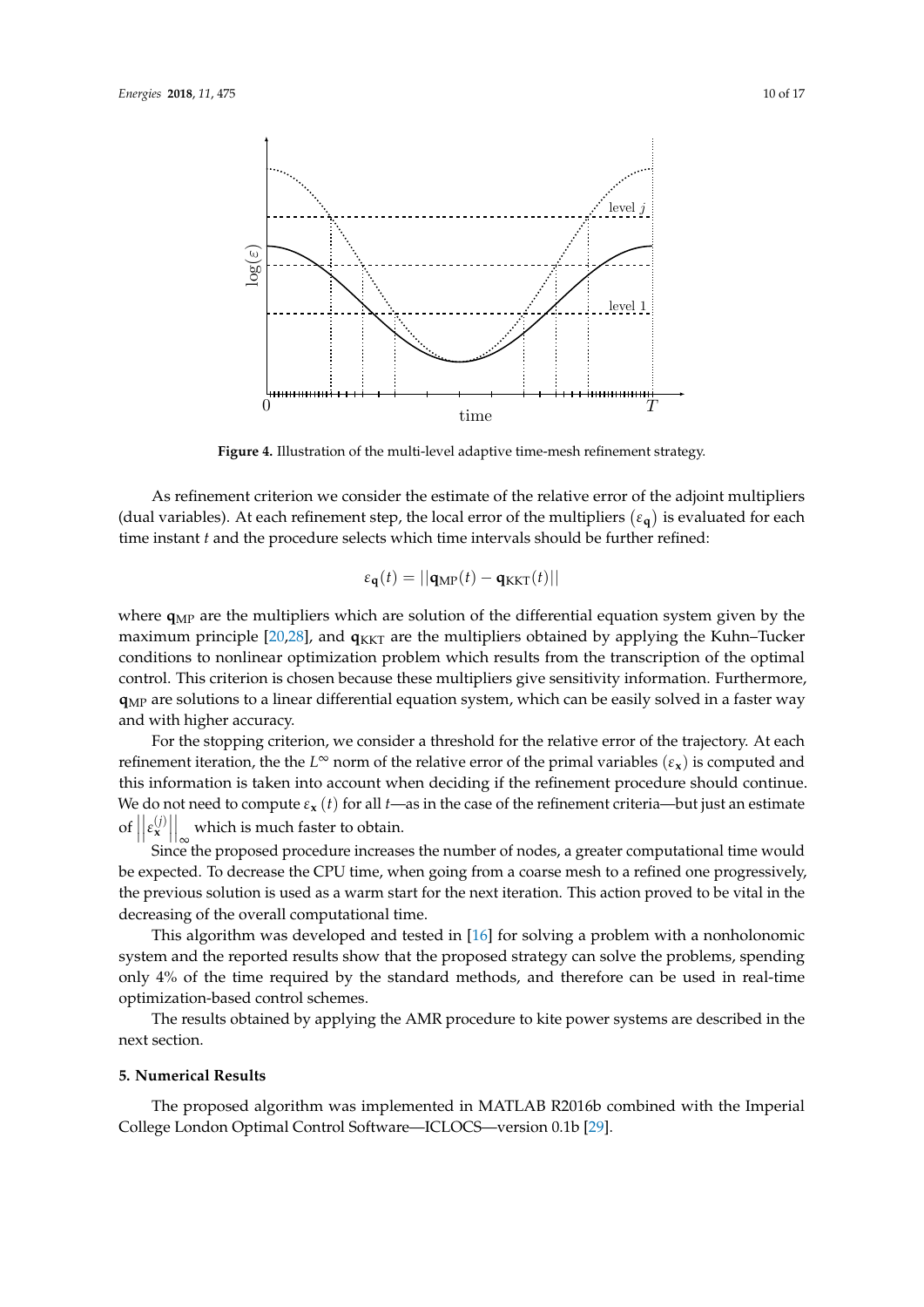<span id="page-10-0"></span>We consider the simulation parameters of the kite system defined in Table [1](#page-10-0) with the aerodynamic coefficients (adapted from [\[18\]](#page-15-14)).

$$
\begin{cases} c_{\text{D}}(\alpha) = 0.012 + 0.01\alpha \\ c_{\text{L}}(\alpha) = 0.3 + 0.1\alpha. \end{cases}
$$

| Parameter        | Value                               |
|------------------|-------------------------------------|
| ρ                | 1.2 kg m <sup><math>-3</math></sup> |
| $v_w$            | $10 \text{ m s}^{-1}$               |
| g                | $9.8 \,\mathrm{m\,s^{-2}}$          |
| m                | 1 kg                                |
| $\boldsymbol{A}$ | $10 \text{ m}^2$                    |

# **Table 1.** Parameters.

### *5.1. 2D Problem Results*

We solve the simpler problem restricted to two dimensions ( $\phi = 0$ ) and we impose that the terminal state should be near the initial one. We consider the state  $\mathbf{x} = (r, \beta, \dot{\beta})$ , the control  $\mathbf{u} = (v_t, \alpha)$ , the dynamic equation

$$
\dot{\mathbf{x}} = \begin{bmatrix} v_t \\ \dot{\beta} \\ \frac{1}{mr} \left( -gm \cos(\beta) + F_\beta^{aer}(\alpha) - 2mr\dot{\beta} \right) \end{bmatrix} := \mathbf{f}(\mathbf{x}, \mathbf{u})
$$

and

$$
T = -gm \sin(\beta) + F_r^{aer}(\alpha) + mr\dot{\beta}^2.
$$

The problem  $(P_2)$  in 2D can be stated as:

$$
\text{Maximize} \quad \int\limits_{0}^{20} e^{-t} \, i \, T \, \text{dt}
$$

subject to

| $\dot{\mathbf{x}}(t) = \mathbf{f}(\mathbf{x}, \mathbf{u})$ | a.e. $t \in [0, 20]$                            |
|------------------------------------------------------------|-------------------------------------------------|
| $-5 \le v_t \le 5$                                         | a.e. $t \in [0, 20]$                            |
| $-5^{\circ} \le \alpha(t) \le 10^{\circ}$                  | a.e. $t \in [0, 20]$                            |
| $10 \le r(t) \le 500$                                      | $\forall t \in [0, 20]$                         |
| $30^{\circ} \le \beta(t) \le 120^{\circ}$                  | $\forall t \in [0, 20]$                         |
| $\mathbf{x}_0 = (10, 80^{\circ}, 0)$                       | $  \mathbf{x}_f - \mathbf{x}_0   < \varepsilon$ |

This problem (*P*2) is solved with an adaptive mesh refinement strategy [\[16\]](#page-15-12) with two meshes:

 $\pi_{ML}$ : The mesh generated by the adaptive refinement strategy  $\pi$ <sub>F</sub>: The equidistant spacing mesh considering the lowest  $\Delta t$  of  $\pi$ <sub>ML</sub>

The results can be seen in Figures [5](#page-11-0) and [6a](#page-11-1),b, and the efficiency of the optimal control algorithms is reported in Table [2](#page-11-2) where we can see that the use of the adaptive mesh refinement strategy reduces the computational time by about 29 times.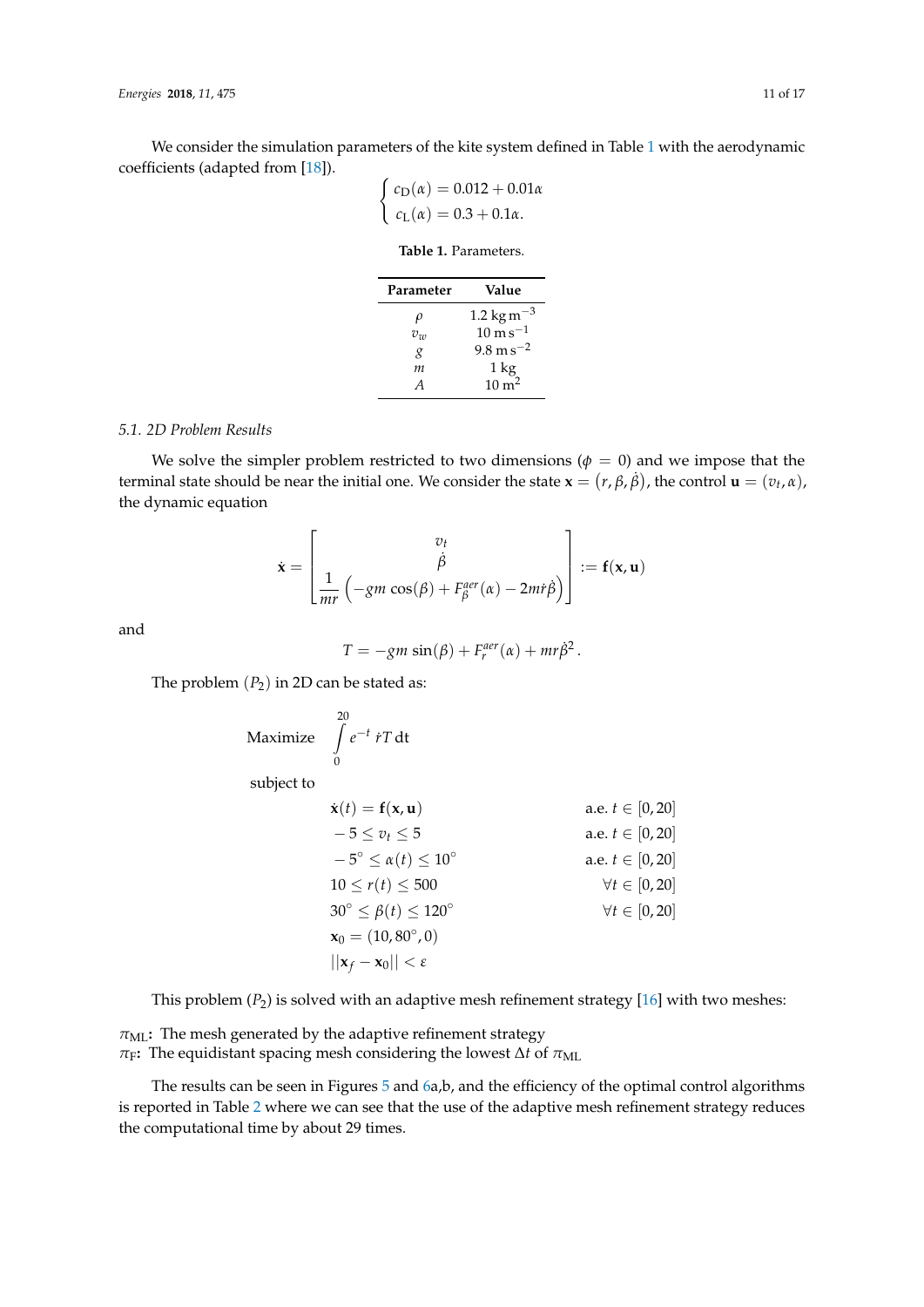<span id="page-11-0"></span>

**Figure 5.** The optimal trajectory in 2D.

<span id="page-11-1"></span>

**Figure 6.** Power production and elevation angle for the 2D problem.

<span id="page-11-2"></span>

| $\pi_i$           | $N_i$ | $\Delta t_i$ | I,   | Objective | $\left\ \varepsilon_{\mathbf{x}}^{(j)}\right\ $ | CPU Time (s)<br>Solve | $\mathcal{E}_{\mathbf{X}}$ |
|-------------------|-------|--------------|------|-----------|-------------------------------------------------|-----------------------|----------------------------|
| $\pi_0$           | 51    | 1/50         | 253  | 53.216968 | $1.795 \times 10^{-2}$                          | 4.754                 | 0.107                      |
| $\pi_1$           | 474   | 1/500        | 122  | 54.156063 | $2.328 \times 10^{-3}$                          | 4.722                 | 0.856                      |
| $\pi$             | 2877  | 1/5000       | 26   | 54.266839 | $3.168 \times 10^{-4}$                          | 6.107                 | 3.383                      |
| $\pi_{\text{MI}}$ | 2877  | 1/5000       | 401  | 54.266839 | $3.168 \times 10^{-4}$                          | 15.583                | 4.346                      |
| $\pi_{\text{F}}$  | 5001  | 1/5000       | 1342 | 54.266873 | $2.201 \times 10^{-4}$                          | 431.234               | 10.913                     |

**Table 2.** Efficiency comparison for each time-mesh.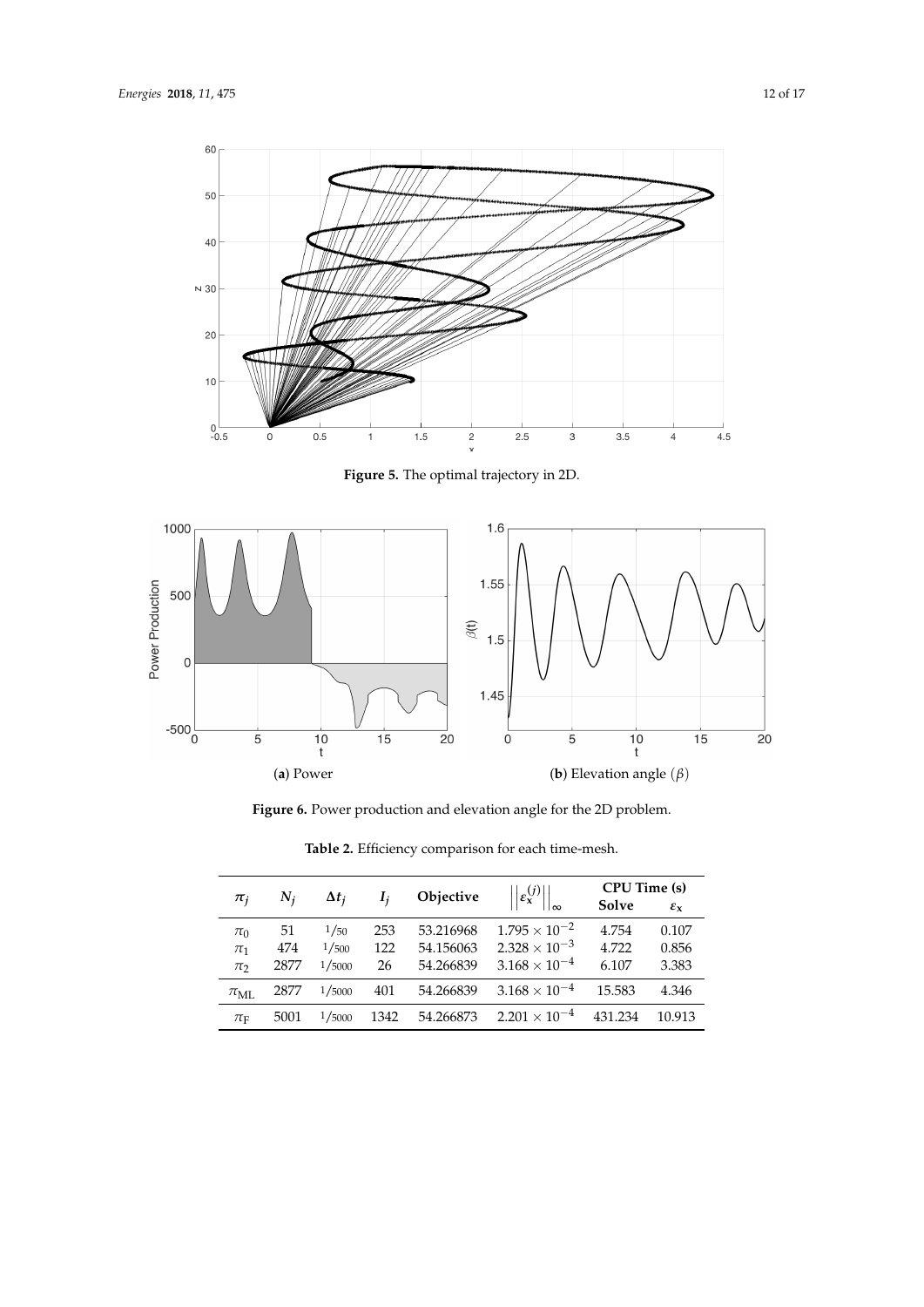# *5.2. 3D Problem Results*

Considering  $t \in [0, 20]$ , the problem  $(P_1)$  in 3D can be stated as follows:

Maximize 
$$
\int_{0}^{20} tT dt
$$
  
\nsubject to  
\n
$$
\dot{\mathbf{x}}(t) = \begin{bmatrix} \dot{r} \\ \dot{\phi} \\ \frac{a}{\beta} \\ \frac{1}{mr \cos(\beta)} F_{\phi} \\ \frac{1}{mr} F_{\beta} \end{bmatrix} := \mathbf{f}(\mathbf{x}, \mathbf{u}) \quad \text{a.e. } t \in [0, 20]
$$
\n
$$
-10 \le a_t(t) \le 10 \quad \text{a.e. } t \in [0, 20]
$$
\n
$$
-5^{\circ} \le \alpha(t) \le 10^{\circ} \quad \text{a.e. } t \in [0, 20]
$$
\n
$$
-60^{\circ} \le \psi(t) \le 60^{\circ} \quad \text{a.e. } t \in [0, 20]
$$
\n
$$
\mathbf{x}(0) = \mathbf{x}_0 = (10, 0, 80^{\circ}, 3, 0, 0)
$$
\n
$$
10 \le r(t) \le 500 \quad \forall t \in [0, 20]
$$
\n
$$
-30^{\circ} \le \phi(t) \le 30^{\circ} \quad \forall t \in [0, 20]
$$
\n
$$
20^{\circ} \le \beta(t) \le 80^{\circ} \quad \forall t \in [0, 20]
$$

<span id="page-12-0"></span>This problem is also solved with the adaptive mesh refinement strategy (AMR). The results can be seen in Figures [7–](#page-12-0)[10.](#page-13-0) We tried to solve the same problem using an equidistant-spaced time-mesh in order to compare the results. However, in such a mesh we could not make the optimizer converge within a reasonable limit for the maximum number of iterations (3000).



**Figure 7.** Optimal trajectory in 3D.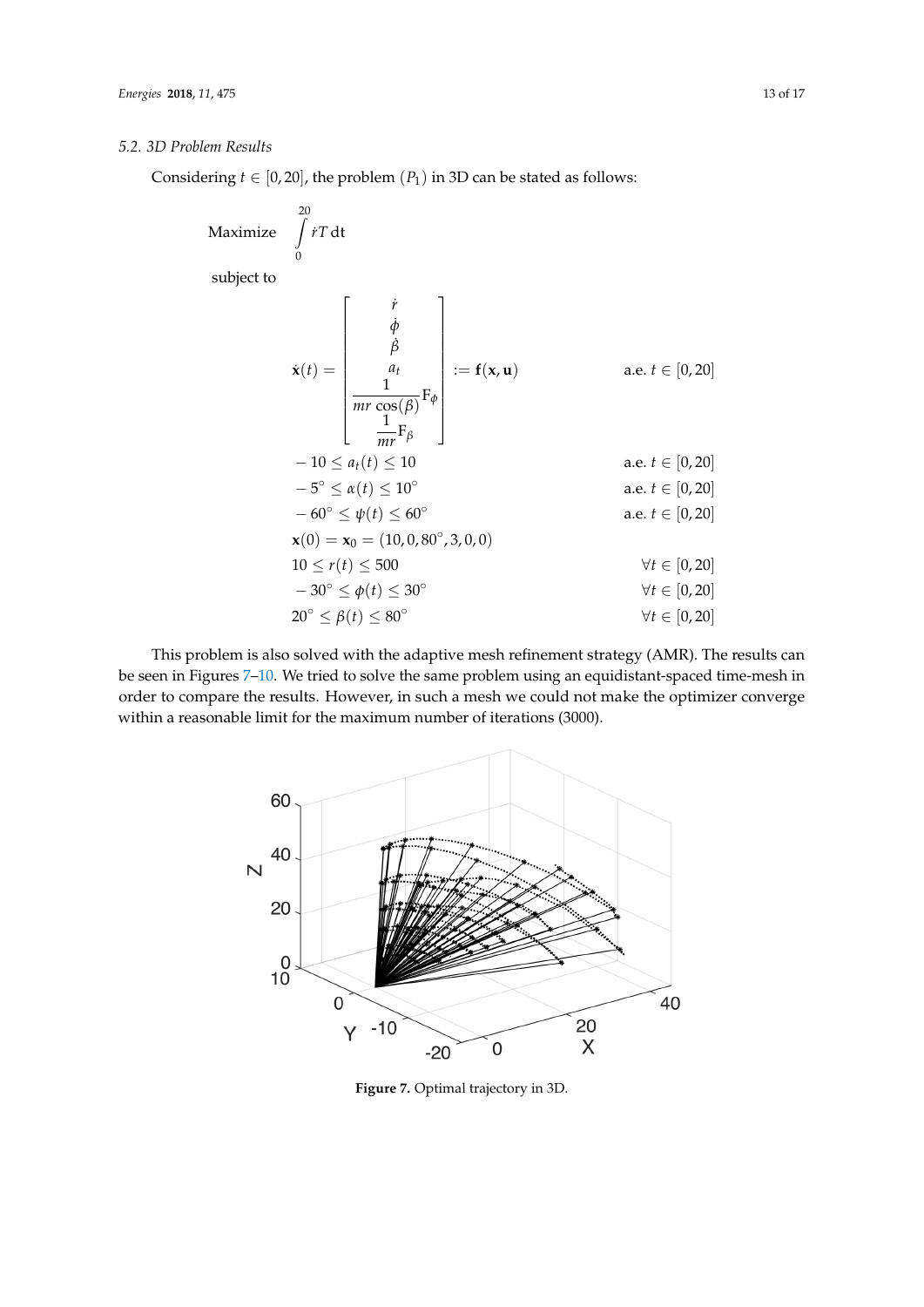



**Figure 10.** Power production and energy for the 3D problem.

# <span id="page-13-0"></span>**6. Conclusions**

We address an optimal control problem of generating electricity through kite power systems. The obtained solution comprises the trajectories and controls for the kite that maximize the total energy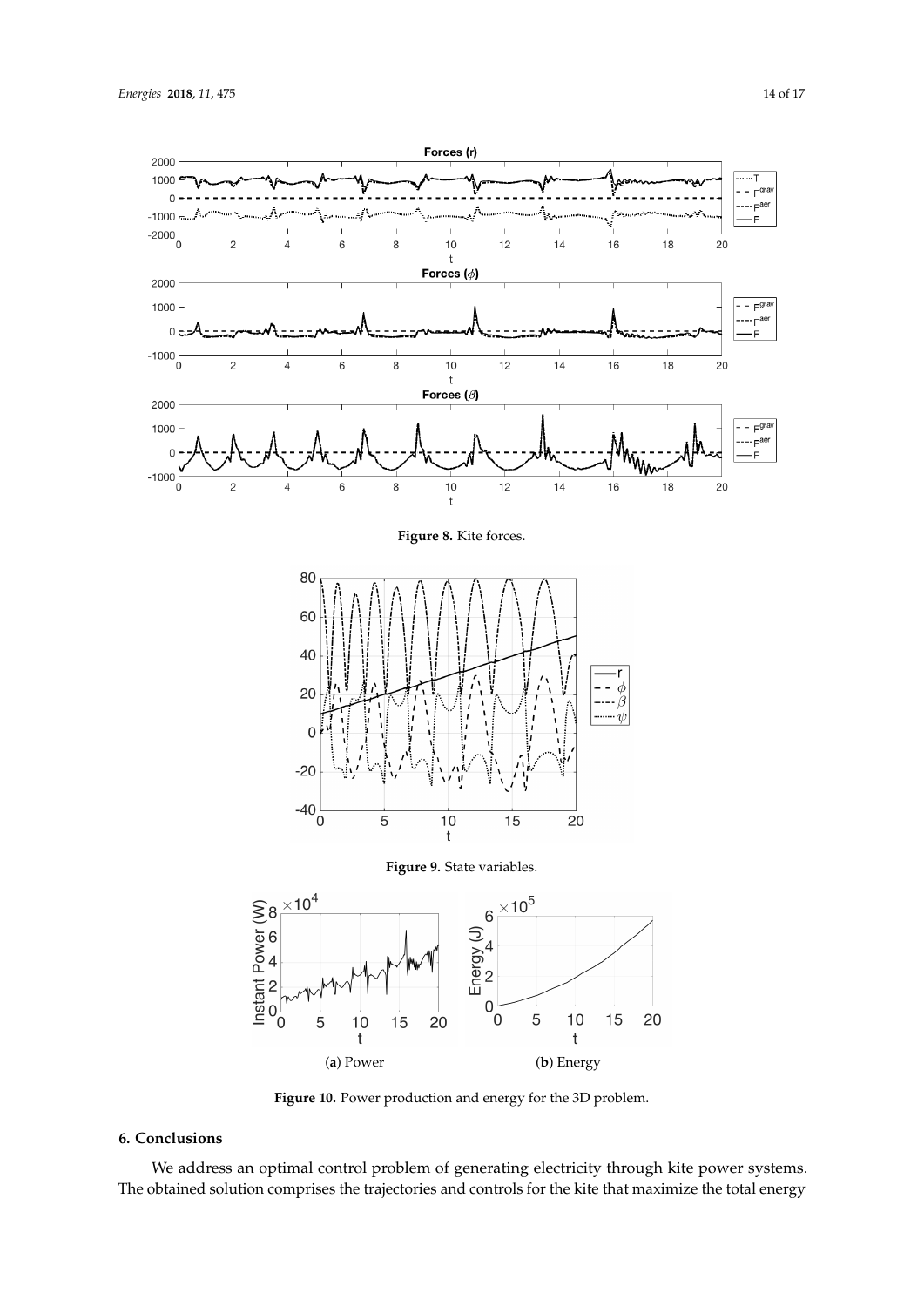produced in a given interval. We report results that show that with an adaptive mesh refinement (AMR) strategy the problem can be solved with high level of accuracy and (in simplified versions) much faster. A simplified problem in two dimensions was solved with the AMR 29 times faster than with an equidistant mesh leading to the same level of accuracy.

The complete 3D problem was successfully solved using the AMR strategy, while when using the equidistant mesh leading to the same level of accuracy, the maximum number of iterations of the nonlinear optimization solver was exceeded.

The use of KPSs to generate electrical power at an utility level will require wind farms with multiple kites sharing the same space. A collision avoidance mechanism would then have to be devised. The optimal control formulation is an adequate framework to deal with the trajectory constraints resulting from the collision avoidance restrictions. See [\[30\]](#page-16-3) for further details.

**Acknowledgments:** In this research, we acknowledge the support of FEDER/COMPETE/NORTE2020/POCI/FCT funds through grants SFRH/BPD/126683/2016, NORTE-01-0145-FEDER-000033–Stride, UID/EEA/00147/2013|UID/ IEEA/00147/006933–SYSTEC, and PTDC-EEI-AUT-2933-2014|16858-TOCCATA. This is an extension of the work presented at ICEER2017 which was published in Energy Procedia [\[11\]](#page-15-9).

**Author Contributions:** All authors contributed in all topics of this article.

**Conflicts of Interest:** The authors declare no conflict of interest.

## **Nomenclature**

| А                | wing reference area of kite $[m^2]$                   |
|------------------|-------------------------------------------------------|
| Æ                | wing aspect ratio                                     |
| $a_t$            | tether reel-out acceleration $\lceil m s^{-2} \rceil$ |
| $c_{\rm D}$      | aerodynamic drag coefficient                          |
| $c_{\text{L}}$   | aerodynamic lift coefficient                          |
| E                | energy produced [J]                                   |
| $\vec{F}$ aer    | aerodynamic force [N]                                 |
| Fdrag            | drag force [N]                                        |
| $\vec{F}$ cent   | centrifugal force [N]                                 |
| $\vec{F}$ cor    | Coriolis force [N]                                    |
| Flift            | aerodynamic lift force [N]                            |
| Finert           | inertial forces [N]                                   |
| 斥th              | tether force [N]                                      |
| g                | gravitational acceleration $\lceil m s^{-2} \rceil$   |
| т                | mass [kg]                                             |
| $\boldsymbol{P}$ | power produced [W]                                    |
| $R_{90}$         | 90° anticlockwise rotation matrix                     |
| $R_{GL}$         | rotation matrix from G to L                           |
| $R_{LG}$         | rotation matrix from L to G                           |
| r                | tether length [m]                                     |
| $\rho$           | air density $\lceil \text{kg m}^{-3} \rceil$          |
| S                | wing span [m]                                         |
| T                | tether tension [N]                                    |
| t                | time $[s]$                                            |
| $\mathbf{v}_a$   | apparent wind velocity $\lceil m s^{-1} \rceil$       |
| $\mathbf{v}_w$   | wind velocity $\lfloor ms^{-1} \rfloor$               |
| $v_t$            | tether reel-out velocity $\lceil m s^{-1} \rceil$     |
| u                | control vector                                        |
| x                | state vector                                          |
| $\alpha$         | angle of attack [rad]                                 |
| φ                | azimuthal angle  rad                                  |
| β                | elevation angle [rad]                                 |
| $\theta$         | polar angle [rad]                                     |
| ψ                | roll angle [rad]                                      |
|                  |                                                       |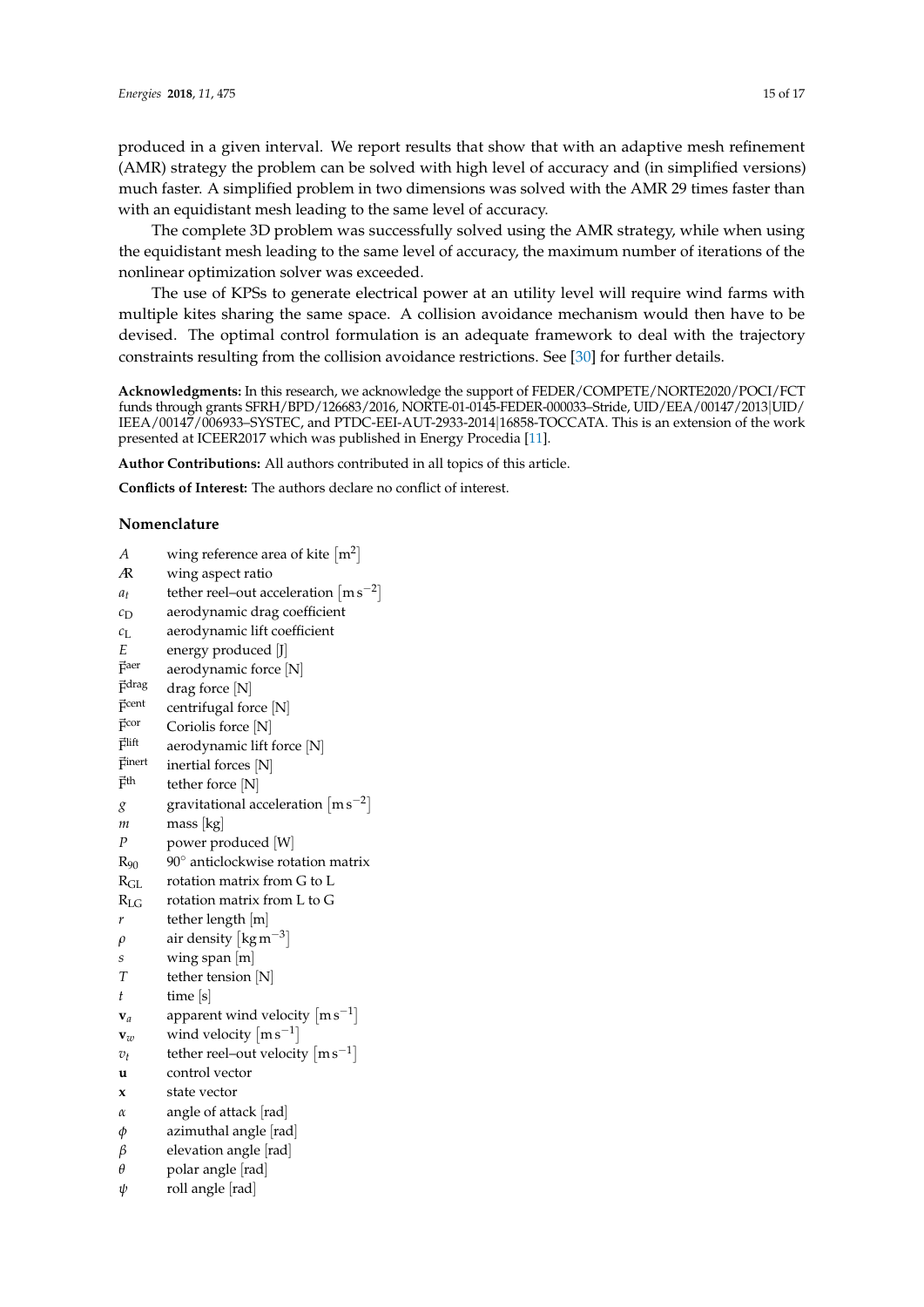## **References**

- <span id="page-15-0"></span>1. Global Wind Report 2016 | GWEC. Available online: [http://gwec.net/publications/global-wind-report-2/](http://gwec.net/publications/global-wind-report-2/global-wind-report-2016/) [global-wind-report-2016/](http://gwec.net/publications/global-wind-report-2/global-wind-report-2016/) (accessed on 1 October 2017).
- <span id="page-15-1"></span>2. Ampyx Power: Airborne Wind Energy. Available online: <http://www.ampyxpower.com> (accessed on 1 October 2017).
- <span id="page-15-2"></span>3. KiteGen. Available online: <http://kitegen.com> (accessed on 1 October 2017).
- <span id="page-15-3"></span>4. Lind, D.V.M. Developing a 600 kW Airborne Wind Turbine. In Proceedings of the 2015 Airborne Wind Energy Conference, Delft, The Netherlands, 15–16 June 2015.
- <span id="page-15-4"></span>5. Penedo, R.J.M.; Pardal, T.C.D.; Silva, P.M.M.S.; Fernandes, N.M.; Fernandes, T.R.C. High Altitude Wind Energy from a Hybrid Lighter-than-Air Platform Using the Magnus Effect. In *Airborne Wind Energy*; Ahrens, U., Diehl, M., Schmehl, R., Eds.; Green Energy and Technology; Springer: Berlin/Heidelberg, Germany, 2013; pp. 491–500.
- <span id="page-15-5"></span>6. Ahrens, U.; Diehl, M.; Schmehl, R. (Eds.) *Airborne Wind Energy*; Green Energy and Technology; Springer: Berlin/Heidelberg, Germany, 2013.
- 7. Fagiano, L.; Milanese, M. Airborne Wind Energy: An overview. In Proceedings of the 2012 American Control Conference (ACC), Montreal, QC, Canada, 27–29 June 2012; pp. 3132–3143.
- <span id="page-15-6"></span>8. Cherubini, A.; Papini, A.; Vertechy, R.; Fontana, M. Airborne Wind Energy Systems: A review of the technologies. *Renew. Sustain. Energy Rev.* **2015**, *51*, 1461–1476.
- <span id="page-15-7"></span>9. Loyd, M.L. Crosswind kite power. *J. Energy* **1980**, *4*, 106–111.
- <span id="page-15-8"></span>10. Paiva, L.T.; Fontes, F.A.C.C. Mesh-Refinement Strategies for Fast Optimal Control and Model Predictive Control of Kite Power Systems. In *Book of Abstracts of the 2015 International Airborne Wind Energy Conference*; Delft University of Technology: Delft, The Netherlands, 2015; p. 101.
- <span id="page-15-9"></span>11. Paiva, L.T.; Fontes, F.A.C.C. Optimal control of kite power systems: Mesh–refinement strategies. *Energy Procedia* **2017**, *136*, 302–307.
- <span id="page-15-10"></span>12. Findeisen, R.; Allgöwer, F. An Introduction to Nonlinear Model Predictive. In Proceedings of the 21st Benelux Meeting on Systems and Control, Veldhoven, The Netherlands, 19–21 March 2002; pp. 1–23.
- 13. Diehl, M.; Bock, H.; Schlöder, J.P.; Findeisen, R.; Nagy, Z.; Allgöwer, F. Real-time optimization and nonlinear model predictive control of processes governed by differential-algebraic equations. *J. Process Control* **2002**, *12*, 577–585.
- 14. Fontes, F.A.C.C. A general framework to design stabilizing nonlinear model predictive controllers. *Syst. Control Lett.* **2001**, *42*, 127–143.
- <span id="page-15-11"></span>15. Fontes, F.A.C.C.; Magni, L.; Gyurkovics, É. Sampled-data model predictive control for nonlinear time-varying systems: Stability and robustness. In *Assessment and Future Directions of Nonlinear Model Predictive Control*; Springer: Berlin/Heidelberg, Germany, 2007; pp. 115–129.
- <span id="page-15-12"></span>16. Paiva, L.T.; Fontes, F.A.C.C. Adaptive time-mesh refinement in optimal control problems with state constraints. *Discret. Contin. Dyn. Syst.* **2015**, *35*, 4553–4572.
- <span id="page-15-13"></span>17. Paiva, L.T. Numerical Methods in Optimal Control and Model Predictive Control. Ph.D. Thesis, Universidade do Porto, Porto, Portugal, 2014.
- <span id="page-15-14"></span>18. Canale, M.; Fagiano, L.; Milanese, M. High Altitude Wind Energy Generation Using Controlled Power Kites. *IEEE Trans. Control Syst. Technol.* **2010**, *18*, 279–293.
- <span id="page-15-15"></span>19. Diehl, M. Real-Time Optimization for Large Scale Nonlinear Processes. Ph.D. Thesis, University Heidelberg, Heidelberg, Germany, 2001.
- <span id="page-15-16"></span>20. Vinter, R.B. *Optimal Control*; Springer: Berlin/Heidelberg, Germany, 2000.
- <span id="page-15-18"></span>21. Betts, J.T. *Practical Methods for Optimal Control Using Nonlinear Programming*; SIAM: Philadelphia, PA, USA, 2001.
- <span id="page-15-17"></span>22. Gerdts, M. *Optimal Control of ODEs and DAEs*; De Gruyter: Berlin, Germany; Boston, MA, USA, 2011.
- <span id="page-15-19"></span>23. Gavriel, C.; Lopes, S.; Vinter, R. Regularity of minimizers for higher order variational problems in one independent variable. *Ann. Rev. Control* **2011**, *35*, 172–177.
- <span id="page-15-20"></span>24. Paiva, L.T. *Optimal Control in Constrained and Hybrid Nonlinear System: Solvers and Interfaces*; Technical Report; Faculdade de Engenharia, Universidade do Porto: Porto, Portugal, 2013.
- <span id="page-15-21"></span>25. Betts, J.T.; Huffman, W.P. Mesh refinement in direct transcription methods for optimal control. *Optim. Control Appl. Methods* **1998**, *19*, 1–21.